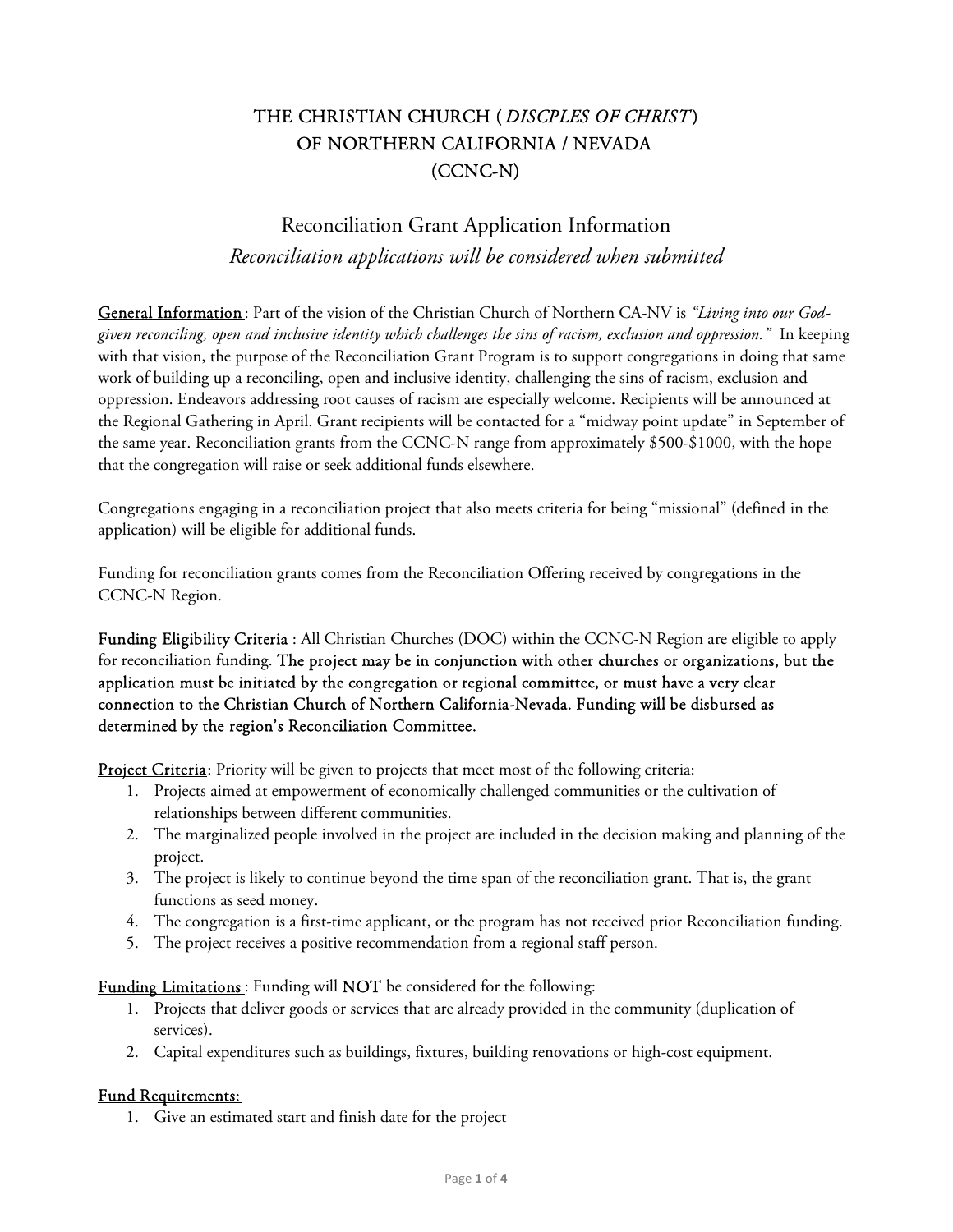- 2. Provide a project update or evaluation to the Reconciliation Committee within 6 months of receipt of the grant funds.
- 3. Once an approval letter has been received please contact Jan Warren at 925-934-3134 or by email at jtxwarren@gmail.com to request a check be sent when you start incurring costs.
- 4. Agree to share the story of your reconciliation project with another Disciples church within one year of funding.

### Illustrations of possible reconciliation grant projects that meet the current criteria:

- A congregation developing a ministry to and with incarcerated and post-incarcerated citizens.
- A congregation partnering with a community group to jointly lift up the needs of immigrants in the community.
- A congregation developing a leadership training program in partnership with a nearby drop-in center for LGBTQ youth.
- A congregation working with a consultant to develop a Spanish-language worship service as part of their own congregation.
- A congregation developing a ministry to and with veterans suffering from "moral injury."

Application Process : To apply for a grant, please follow the outline format in this packet and mail or email your application to the address provided below.

Please direct any questions you may have about the application to the address provided below.

Deadlines: Applications reviewed as submitted.

#### Contact Information :

Christian Church of Northern California-Nevada Attention: Reconciliation Committee 9260 Alcosta Blvd., Bldg. C-22 San Ramon, CA 94583-4143

Phone: 925-556-9900 FAX: 925-556-9904 jim@ccncn.org

Please visit the Regional Reconciliation Ministry page at http://www.ccncn.org/reconciliation.htm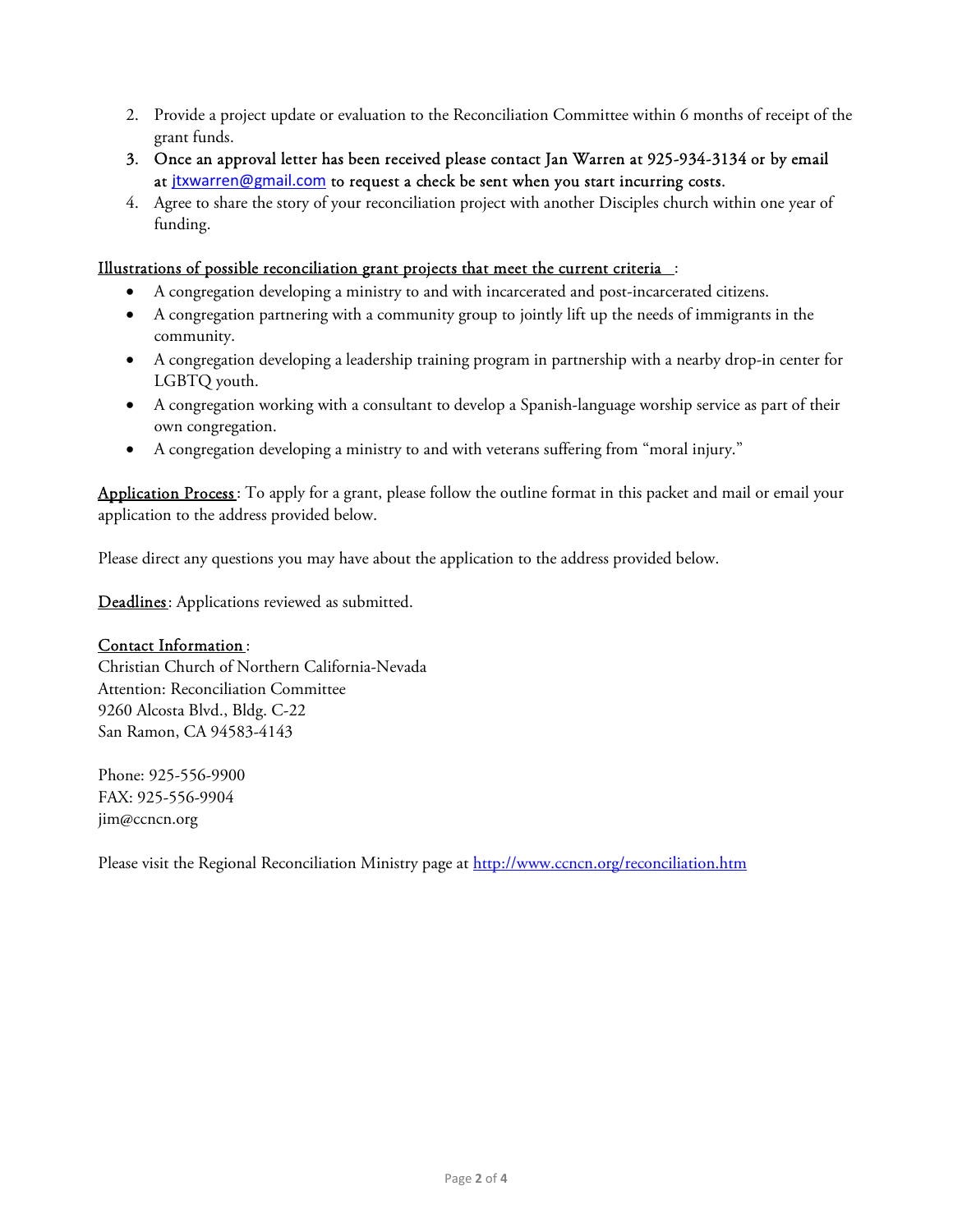# THE CHRISTIAN CHURCH ( DISCPLES OF CHRIST) OF NORTHERN CALIFORNIA / NEVADA (CCNC-N)

| <b>Reconciliation Grant Application</b><br>This page must accompany all applications. |  |  |  |
|---------------------------------------------------------------------------------------|--|--|--|
|                                                                                       |  |  |  |
|                                                                                       |  |  |  |
|                                                                                       |  |  |  |
| $Zip:$ Phone: $(\_\_\_\_\_\_\_\_\_$                                                   |  |  |  |
|                                                                                       |  |  |  |

Provide a brief description of your project: (please use only the space provided)